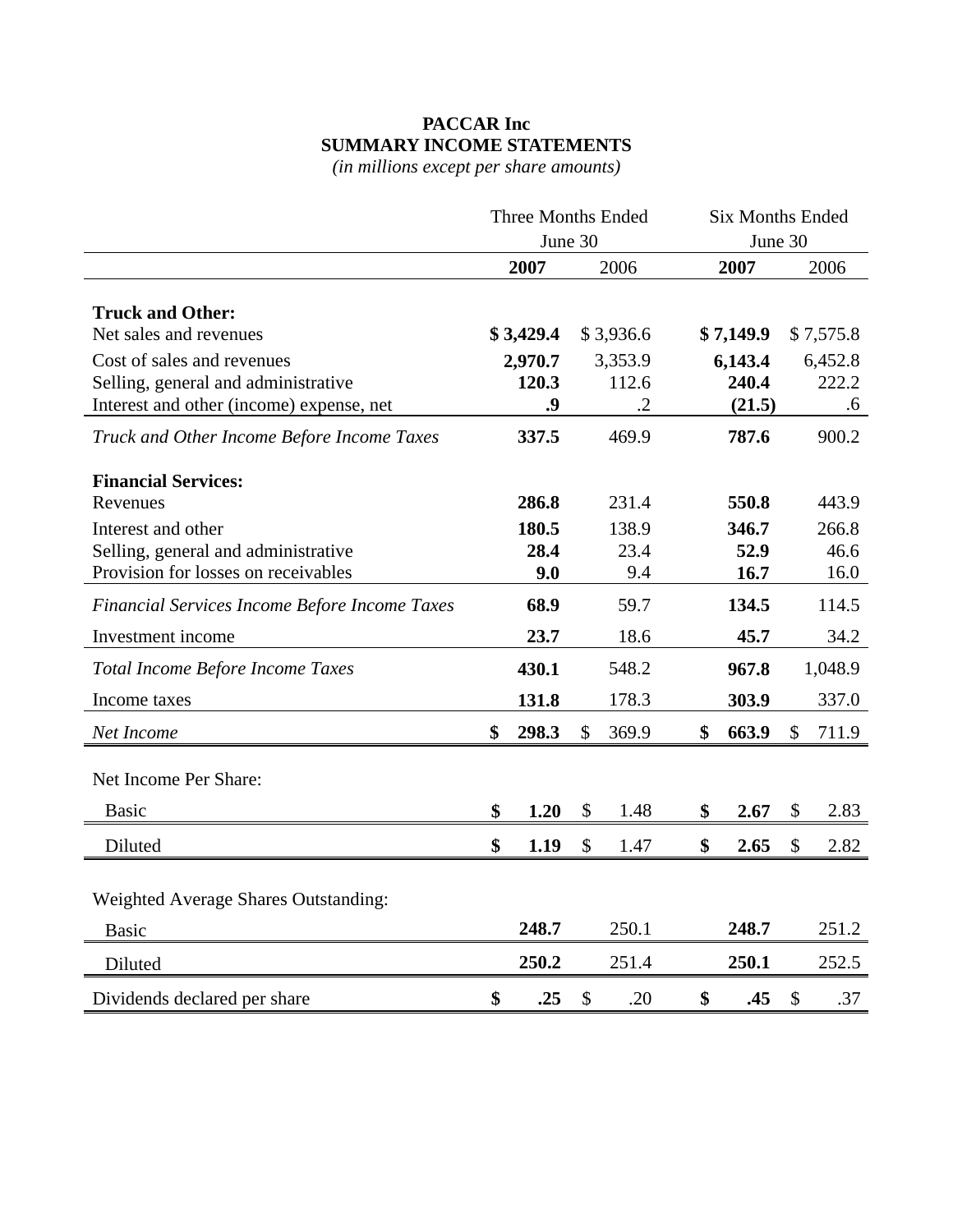## **PACCAR Inc CONDENSED BALANCE SHEETS**

*(in millions)*

|                                                                                                                         | June 30<br>2007 | December 31<br>2006 |
|-------------------------------------------------------------------------------------------------------------------------|-----------------|---------------------|
| <b>ASSETS</b>                                                                                                           |                 |                     |
| <b>Truck and Other:</b>                                                                                                 |                 |                     |
| Cash and marketable debt securities                                                                                     | \$<br>2,435.7   | \$<br>2,628.0       |
| Trade and other receivables, net                                                                                        | 784.7           | 665.0               |
| Inventories                                                                                                             | 566.4           | 693.7               |
| Property, plant and equipment, net                                                                                      | 1,392.3         | 1,347.2             |
| Equipment on operating leases and other                                                                                 | 961.9           | 962.3               |
| <b>Financial Services Assets</b>                                                                                        | 10,323.1        | 9,811.2             |
|                                                                                                                         | \$16,464.1      | \$16,107.4          |
| <b>LIABILITIES AND STOCKHOLDERS' EQUITY</b><br><b>Truck and Other:</b><br>Accounts payable, deferred revenues and other | \$<br>3,075.5   | \$3,101.7           |
| Dividend payable                                                                                                        |                 | 497.0               |
| Long-term debt                                                                                                          | 22.1            | 20.2                |
| <b>Financial Services Liabilities</b>                                                                                   | 8,273.6         | 8,032.3             |
| <b>STOCKHOLDERS' EQUITY</b>                                                                                             | 5,092.9         | 4,456.2             |
|                                                                                                                         | \$16,464.1      | \$16,107.4          |
| <b>Common Shares Outstanding</b>                                                                                        | 248.6           | 248.5               |

## **GEOGRAPHIC REVENUE DATA**

|                      |           | Three Months Ended<br>June 30 | <b>Six Months Ended</b><br>June 30 |           |  |
|----------------------|-----------|-------------------------------|------------------------------------|-----------|--|
|                      | 2007      | 2006                          | 2007                               | 2006      |  |
| <b>United States</b> | \$1,384.1 | \$2,224.1                     | \$3,194.5                          | \$4,198.7 |  |
| Europe               | 1,483.8   | 1,155.7                       | 2,875.2                            | 2,270.9   |  |
| Other                | 848.3     | 788.2                         | 1,631.0                            | 1,550.1   |  |
|                      | \$3,716.2 | \$4,168.0                     | \$7,700.7                          | \$8,019.7 |  |